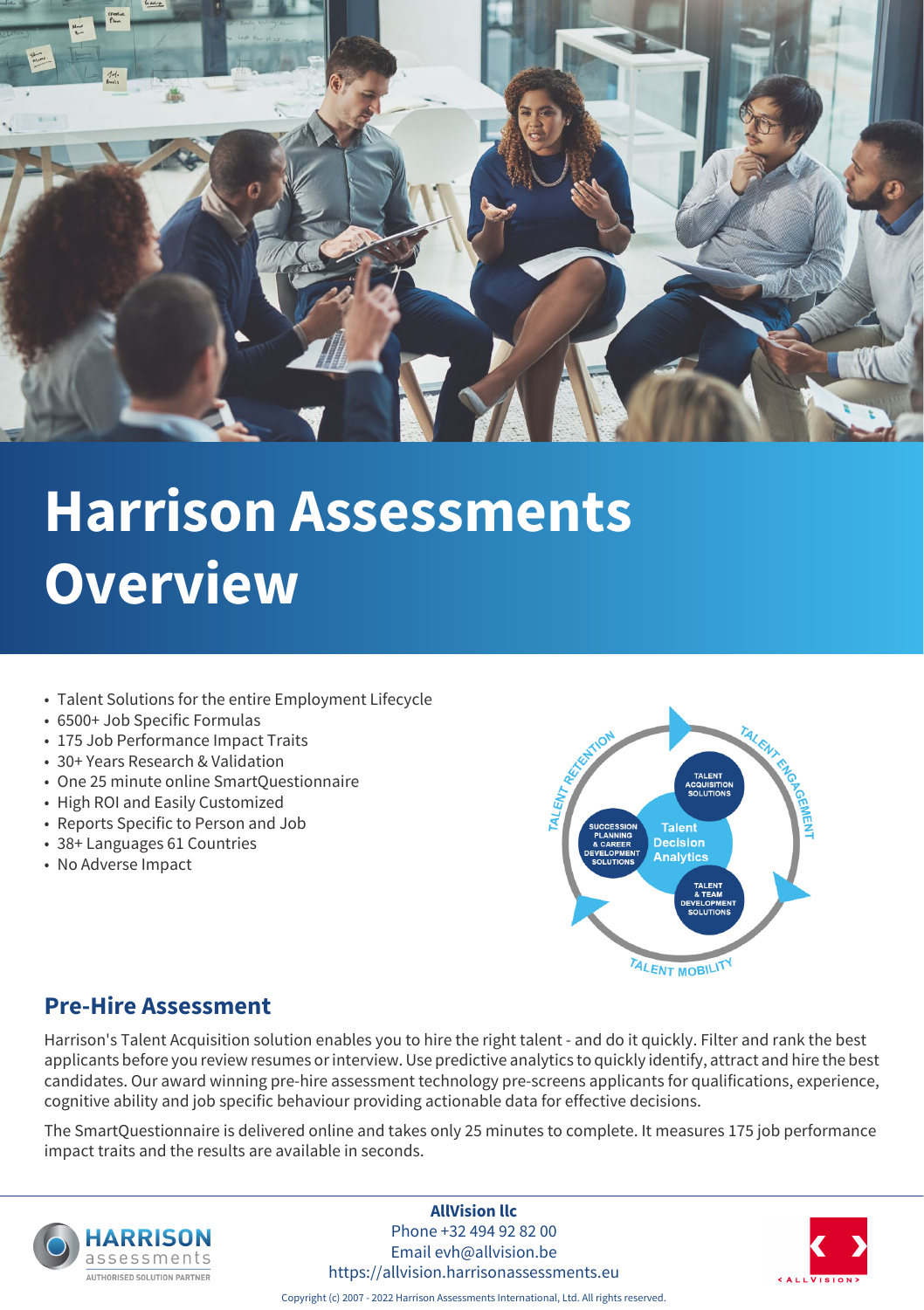## **Engage Your People**

Engaged employees wholeheartedly give discretionary effort to help the organization succeed. Traditional engagement surveys only measure group engagement issues, ignoring the crucial individual data and assuming that managers are solely responsible for engagement.

Harrison's approach to Engagement measures individual engagement as well as group engagement and is based on the assumption that engagement is a shared responsibility between the employee and the organization.

Measure employees fit for the job, their important expectations and their current fulfilment levels as a means to facilitate the realistic conversations needed between employee and manager.



## **Leadership and Succession Planning**

Managing the talent pipeline is more critical than ever. The Harrison Assessments system provides the ability to predict an individual's likelihood of success at multiple levels within an organization and create a developmental plan to accelerate their progress.

#### **Talent Management:**

- Identify high potential candidates
- Predict multi-level capabilities
- Create accelerated development plans
- Identify alternate career paths
- Leverage the talent pool
- Increase retention





**AllVision llc** Phone +32 494 92 82 00 Email evh@allvision.be https://allvision.harrisonassessments.eu

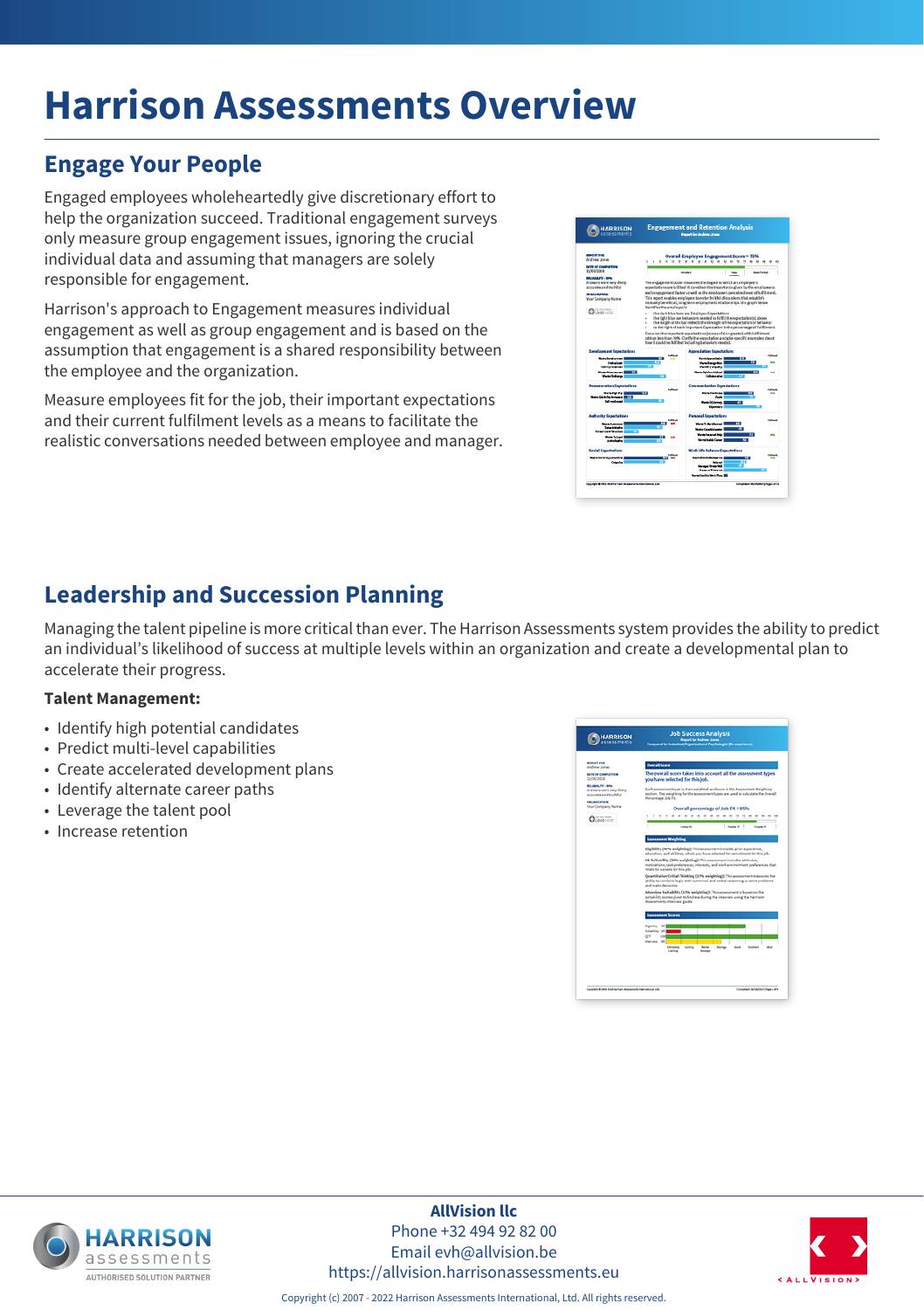## **Individual Development**

Harrison Assessments reveals deeply rooted insights that determine essential high performance traits and those that will accelerate or hinder performance related to specific positions. It reveals a person's work preferences and behavioural competencies that pinpoint the developmental opportunities and career planning to achieve personal satisfaction and measurable job performance.

### **Predict how they will:**

- Communicate, influence, and lead
- Handle autonomy
- Take personal initiative
- Resist or facilitate change

|                                                                                                                                                                                                                                                  | <b>HARRISON</b>          | <b>Traits &amp; Definitions</b><br><b>Benefit for Andrew Jones</b>                                                                                                                                                                                                                                                                                                                                                                                                                                                                                                                                                                                                                                         |
|--------------------------------------------------------------------------------------------------------------------------------------------------------------------------------------------------------------------------------------------------|--------------------------|------------------------------------------------------------------------------------------------------------------------------------------------------------------------------------------------------------------------------------------------------------------------------------------------------------------------------------------------------------------------------------------------------------------------------------------------------------------------------------------------------------------------------------------------------------------------------------------------------------------------------------------------------------------------------------------------------------|
| <b>REPORT FOR</b><br>Andrew Jones<br><b>BATE OF COMPLETION</b><br>09/16/2013<br>RELIABILITY - 99,3%<br>Answers were very likely.<br>accurate and truthful.<br><b>COMMERCIAL</b><br><b>Harrison Assessments</b><br>Int'l Limited<br>$Q$ into with |                          | The report lists Andrew's traits and corresponding scores in<br>descending order for each trait category. The trait definitions<br>are to the right of each trait. If a position was selected when<br>running this report, the traits related to the position will be<br>highlighted in green for Essential Traits, blue for Desirable<br>Traits, and red for Traits to Avoid that could hinder Andrew's<br>performance.<br>A single asterisk, ", indicates that there are some inconsistencies related to this<br>trait, but the result is probably reliable. A double asterisks, "", indicates that<br>there are some inconsistencies related to this trait, and the result is probably<br>questionable. |
| <b>Traits</b>                                                                                                                                                                                                                                    |                          |                                                                                                                                                                                                                                                                                                                                                                                                                                                                                                                                                                                                                                                                                                            |
| scores.<br>Trait<br>tadotal<br>Marrett Jamesethe<br><b>Marits Autonomy</b>                                                                                                                                                                       | Source<br>11<br>53<br>98 | These are the primary early preference and personality factors measured in the Harrison Assessments system. Seted in order of Andrew's<br>Life Themes - Andrew's life themes, highest values, key potential strengths<br>Description<br>The tendency to respond to others' needs and assist or support others to achieve their goals<br>The tendency to assess positive befores and affinity toward others.<br>The desire to have freedom or independence from authority                                                                                                                                                                                                                                   |
| Outlimistic                                                                                                                                                                                                                                      | 9.5<br>9.6               | The tendency to believe the future will be positive                                                                                                                                                                                                                                                                                                                                                                                                                                                                                                                                                                                                                                                        |
| <b>Wants Challenge</b>                                                                                                                                                                                                                           |                          | The willingness to attempt difficult tasks or goals                                                                                                                                                                                                                                                                                                                                                                                                                                                                                                                                                                                                                                                        |
|                                                                                                                                                                                                                                                  |                          | Strengths and Preferred Focus - Andrew's potential strength and preferred boxes                                                                                                                                                                                                                                                                                                                                                                                                                                                                                                                                                                                                                            |
| Trait                                                                                                                                                                                                                                            | Source                   | Description                                                                                                                                                                                                                                                                                                                                                                                                                                                                                                                                                                                                                                                                                                |
| <b>Naking</b>                                                                                                                                                                                                                                    | 6.2                      | The tendency to had comfortable with business ventures that involve uncertainty                                                                                                                                                                                                                                                                                                                                                                                                                                                                                                                                                                                                                            |
| Outguing                                                                                                                                                                                                                                         | 5.2                      | The tendency to be socially extraouted and the enjoyment of meeting new people                                                                                                                                                                                                                                                                                                                                                                                                                                                                                                                                                                                                                             |
| <b>Wants To Lead</b>                                                                                                                                                                                                                             | 9.2                      | The desire to be in a position to direct or guide others                                                                                                                                                                                                                                                                                                                                                                                                                                                                                                                                                                                                                                                   |
| Cause McKyahad                                                                                                                                                                                                                                   | 9.5                      | The tendency to be motivated to help assisty                                                                                                                                                                                                                                                                                                                                                                                                                                                                                                                                                                                                                                                               |
| <b>Sail motivated</b>                                                                                                                                                                                                                            | 6.5                      | The drive to achieve including taking initiative, wanting challenge, and being enthusiastic about goals                                                                                                                                                                                                                                                                                                                                                                                                                                                                                                                                                                                                    |
| Takes trucketing                                                                                                                                                                                                                                 | 4.7                      | The tendency to perceive what is necessary to be accomplished and to proceed on one's own                                                                                                                                                                                                                                                                                                                                                                                                                                                                                                                                                                                                                  |
| Diplomatic                                                                                                                                                                                                                                       | 8.8                      | The tendency to state things in a terthal manner.                                                                                                                                                                                                                                                                                                                                                                                                                                                                                                                                                                                                                                                          |
| Authentisative                                                                                                                                                                                                                                   | 88                       | The desire for decision making authority and the willingness to accept decision making responsibility                                                                                                                                                                                                                                                                                                                                                                                                                                                                                                                                                                                                      |
| Persistant                                                                                                                                                                                                                                       | $\sim$                   | The tendency to be tenacious despite encountering algorithmet stutacles                                                                                                                                                                                                                                                                                                                                                                                                                                                                                                                                                                                                                                    |
| Open / reflective<br>Enthusiastic                                                                                                                                                                                                                | 6.2<br>4.2               | The tendency to reflect on many different viewpoints<br>The tendency to be eager and excited toward one's own goals                                                                                                                                                                                                                                                                                                                                                                                                                                                                                                                                                                                        |

### **Team Development**

In today's specialized work environment, talent is not enough. Talented people must effectively work together in order for the organization to succeed. Harrison Assessment's Paradox Theory reveals team dynamics in a way that has never before been possible, enabling individual team members to easily identify how their own behaviours contribute or obstruct the team objectives. It also provides a step-by-step plan in which each team member can make adjustments to facilitate optimal team performance.

#### **A team building tool to:**

- Create teams with effective interactions
- Discover the strengths and challenges of a team, including team decision-making potential
- Identify the best roles for each team member
- Assess the potential for cooperation or conflict
- Establish clear guidelines for effective interactions





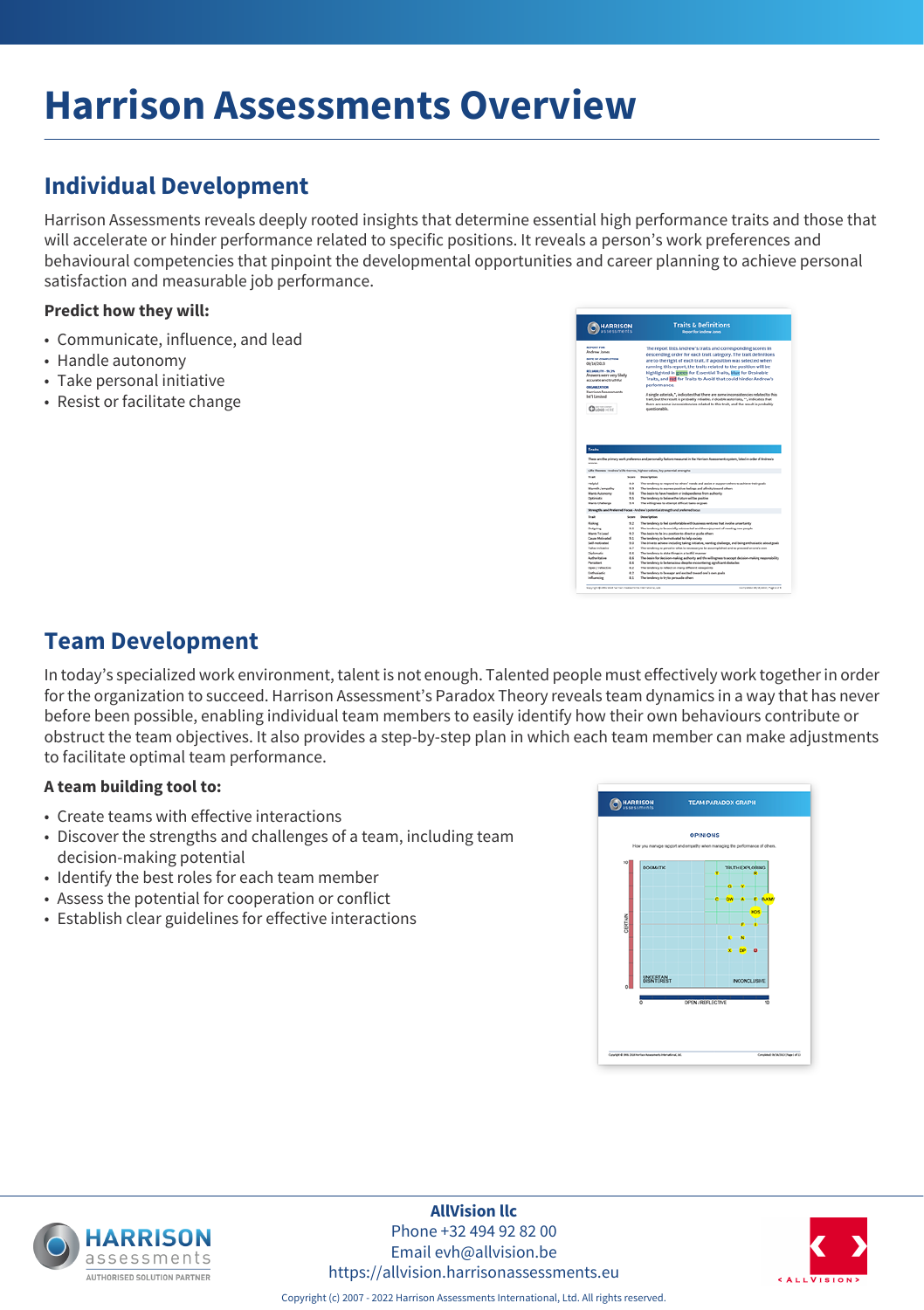## **What Makes Harrison Solutions Unique**



## **Eligibility Factors | Suitability Factors Eligibility and Suitability**

The ability to predict job performance is dependent upon identifying all of the critical factors. Assessing Eligibility or technical competencies alone only represents a portion of the critical factors to predict performance. When behavioural competencies are also measured, such as emotional intelligence, personality, and work preferences, a high degree of accuracy is attained to predict individual performance in specific jobs.

### **Enjoyment Performance Theory**

Enjoyment Performance Theory states that an individual will perform more effectively in a job if they enjoy the tasks required by that job, have interests that relate to the position, and have work environment preferences that correspond with the environment of the workplace.

Harrison Assessment's global research indicates that the enjoyment of these various aspects of a job is highly correlated with good performance.

"If you enjoy an activity, you tend to do it more. By doing it more, you tend to learn and improve the related skills. As a result, you tend to gain recognition (including self recognition) which helps you enjoy the activity more."





**AllVision llc** Phone +32 494 92 82 00 Email evh@allvision.be https://allvision.harrisonassessments.eu



Copyright (c) 2007 - 2022 Harrison Assessments International, Ltd. All rights reserved.